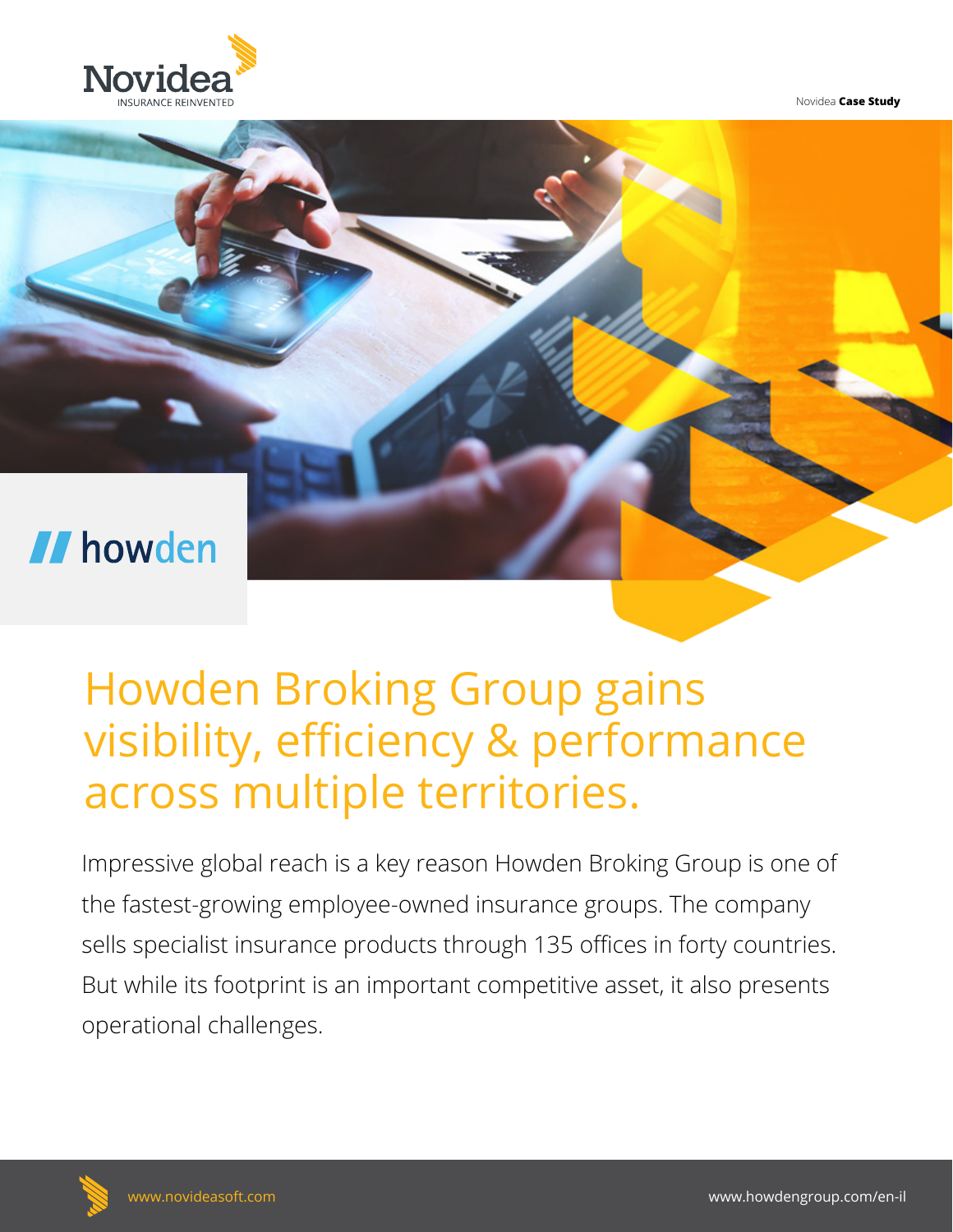#### THE CHALLENGE

Operating across borders requires a common language and consistency of measurement and tracking for metrics such as which and how many products its employees are selling, to which customers, and how fast.

Until 2015, getting a global view of performance across all aspects of the business was difficult. The company had multiple, outdated systems running in parallel, and visibility across offices was a challenge.

"It was like we were driving a car without a dashboard," says Shay Simkin, managing director of Howden in Israel. "You pretty much knew where you were going and in what direction, but you didn't know your speed or if your tank was full."

The company turned to Novidea to provide an end-to-end, data driven platform for managing everything from prospecting and sales, customer intelligence, profitability analysis and optimization, performance management and forecasting, all the way down to the automated policy administration and back office operations. To date, the company has rolled out the Novidea platform to several of its international offices.

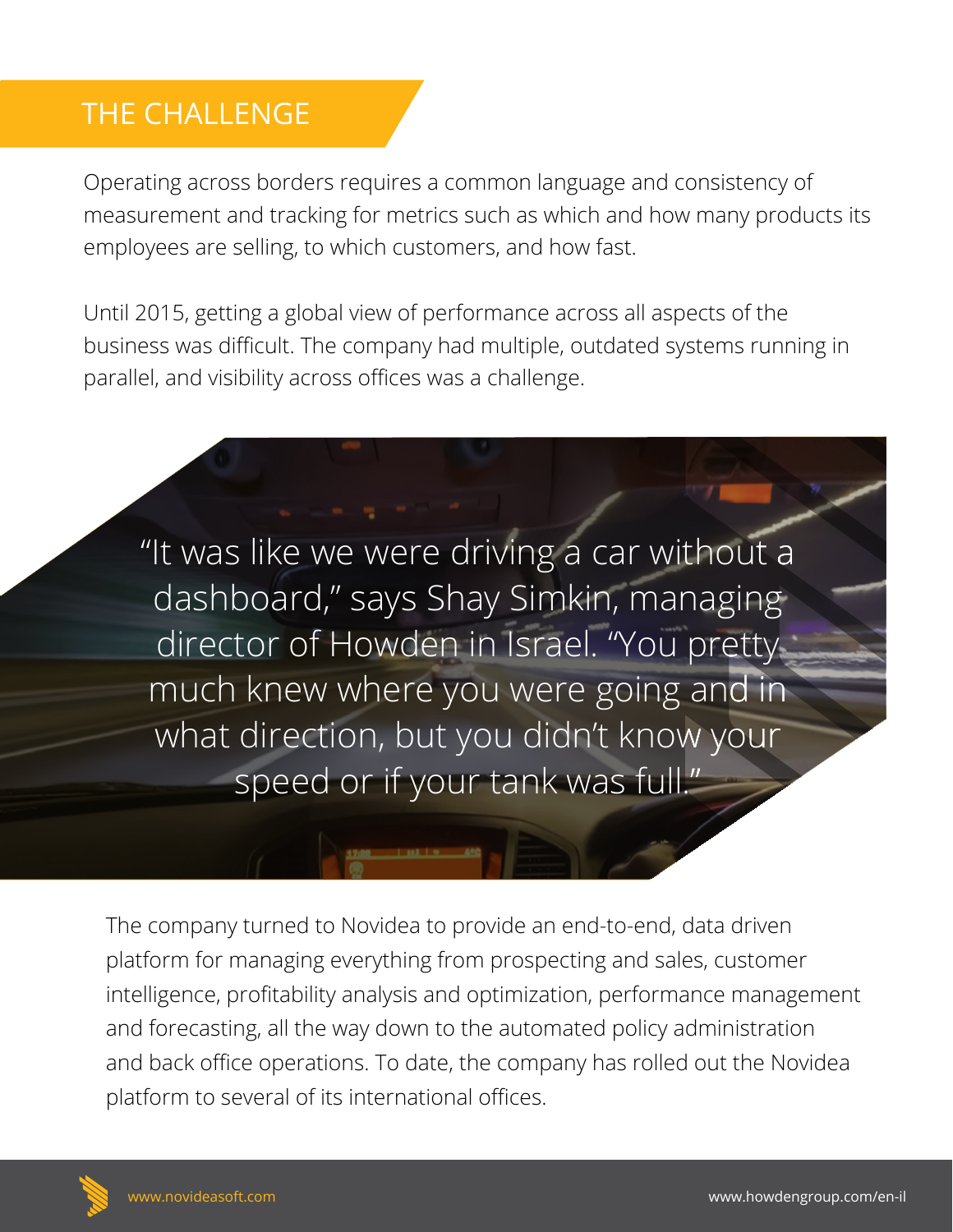## THE SOLUTION

The Novidea cloud-based solution replaces fragmented software systems with a single integrated view of customers, channels and business lines. Howden offices using the system can now manage the entire insurance distribution lifecycle, with visibility into all KPIs and each employee's status relative to targets.

At Howden Iberia, for example, putting customers at the heart of its systems was a key reason they deployed Novidea.

"Novidea puts a lot of valuable insight information at our brokers' fingertips, enhancing their ability to sell and advise customers in a way that is both efficient and lucrative for our business,"

**José Manuel González**, Howden Iberia

"Novidea's Brokerage Management Platform enabled us to revolutionize our working patterns. It has helped streamline policy lifecycle management and the visibility across every aspect of our business. It is a holistic solution that enables us to grow our business easily without growing in human resources," says Shay Simkin ACII, Managing Director, Howden Israel.



Target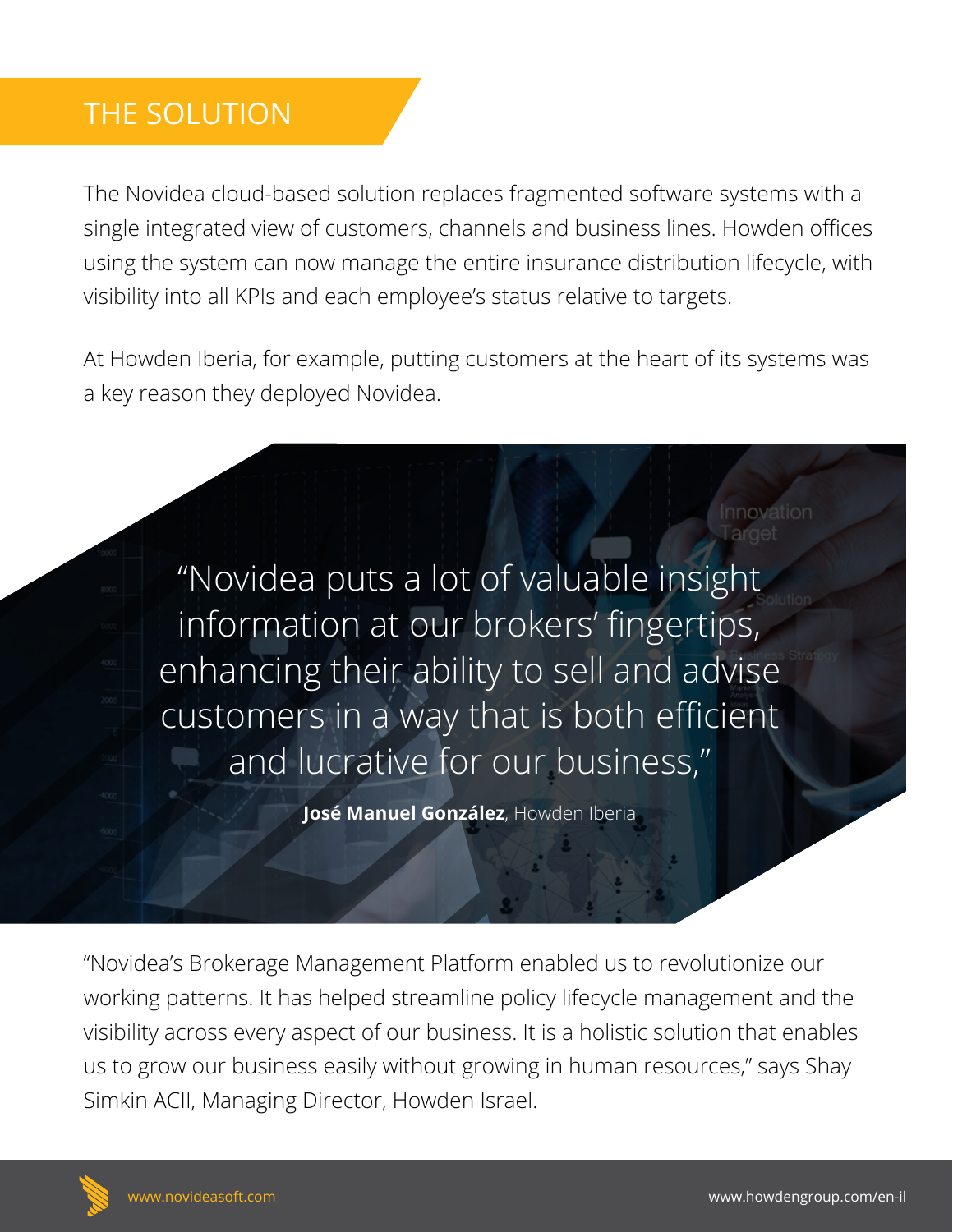#### THE RESULT

Novidea looked at 24 months of data to assess the impact the new platform was having on business performance, costs and efficiency. The results were impressive: